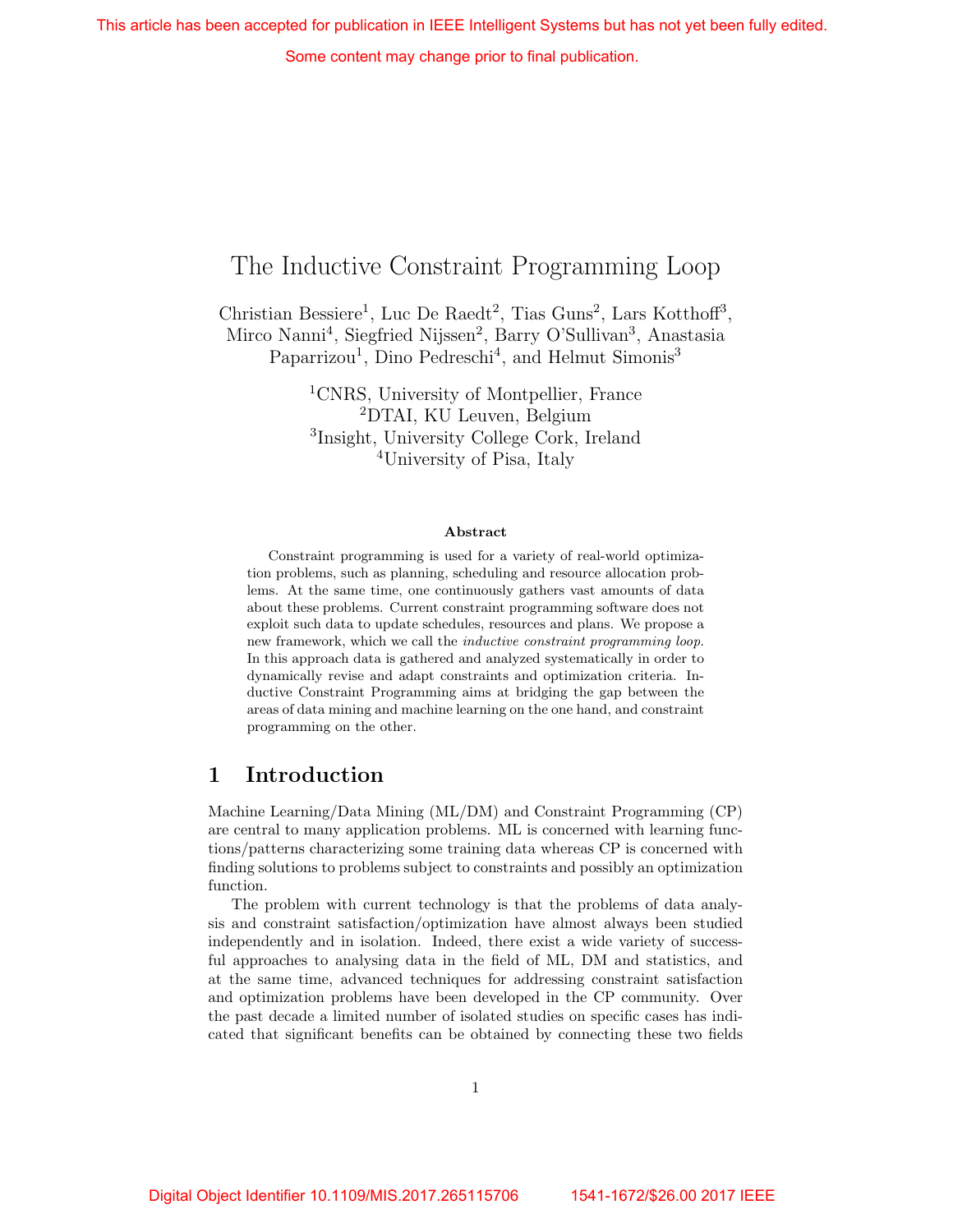Some content may change prior to final publication.

[EF01, XHHL08, DGN08, BHO09, KBC10, CJSS12], but so far a truly general, integrated and cross-disciplinary approach has been missing.

CP technology is used to solve many types of constraint satisfaction and optimization problems, such as in power companies generating and distributing electricity, in hospitals planning their surgeries, and in public transportation companies scheduling buses. Despite the availability of effective and scalable solvers, current approaches are still unsatisfactory. The reason is that when using CP technology to solve these applications, the constraints and criteria, that is, the model, must be statically specified. However, in reality this model often needs to be revised over time. The revision can be needed to reflect changes in the environment due to external events that impact the problem. The revision can also be needed because the execution of the solution generated by the model has modified the characteristics of the problem. Finally the revision can be needed simply because the original model did not capture correctly the problem. Observing the impact of the solution allows us to correct or improve the model. Therefore, there is an urgent need for improving and revising a model over time based on data that is continuously gathered about the performance of the solutions and the environment they are used in.

The CP community has extended the basic constraint satisfaction and optimization problems to better tackle changing environments. The *dynamic* constraint satisfaction approach [DD88] allows the addition/retraction of constraints from the initial model. But this approach does not predict the changes from data, but rather the addition/retraction of constraints is performed by the user. The online/stochastic constraint programming approach [Wal02, BH04] offers a framework to deal with unknown future events, such as customer requests. It builds a finite set of future scenarios, e.g. using sampling from a known distribution, and the optimization problem is then defined over each of the scenarios. The framework does not capture ways of using data, other than for the prediction of possible scenarios of events. In constrained-based planning, the conditional temporal problem approach [TVP03] extends standard temporal constraint satisfaction by adding observation nodes and attaching labels to all nodes to indicate the situation(s) in which each will be executed. This extension permits the construction of conditional plans that are guaranteed to satisfy complex temporal constraints. This makes it possible to dynamically adapt the plan in response to the observations made during execution. However, it does not allow learning from experience from data, such as unsuccessful plans. Even further from CP technology, a truth maintenance system [Doy79] is a knowledge representation approach to recording and maintaining the reasons for program beliefs. The name truth maintenance is due to the ability of these systems to maintain consistency between old and current beliefs through a revision mechanism. In order to choose their actions, reasoning programs make assumptions and subsequently revise their beliefs when discoveries contradict these assumptions. Truth maintenance systems do not contain any constraint optimization or learning capabilities.

In general, exploiting gathered data to modify and adjust any aspect of a model is difficult and labor intensive with state-of-the-art solvers. As a conse-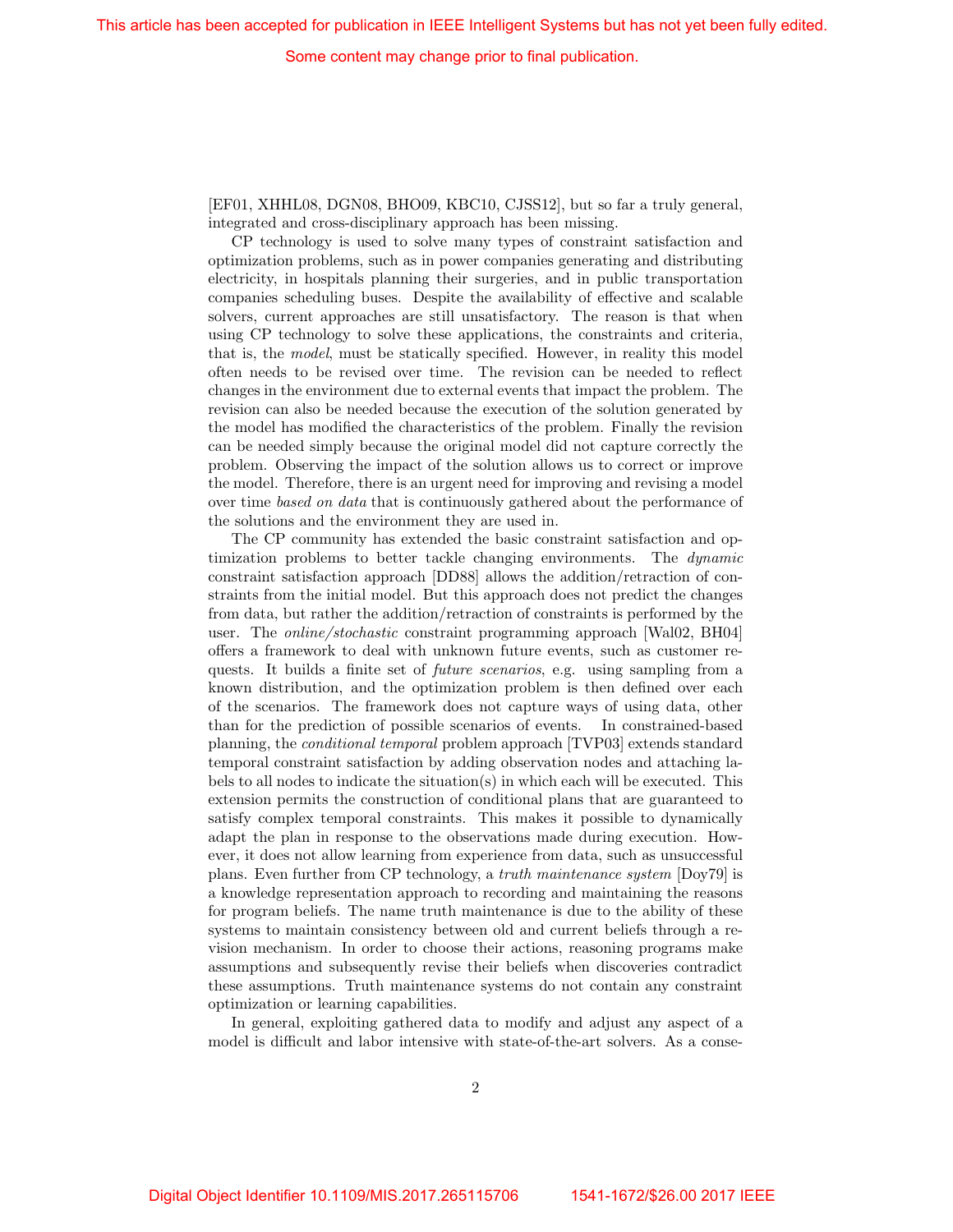quence, the data that is being gathered today, in order to monitor the quality of the produced solutions and to help evaluate the effect of possible adjustments to the constraints or optimization criteria, is not fully exploited when changes in a schedule or plan are needed. Hence, schedules and plans that are produced are often suboptimal. This, in turn, leads to a waste of resources. Instead of using data passively, data should be actively analysed in order to discover and update the underlying regularities, constraints and criteria that govern the data.

In this paper, we propose and formalize the new framework of inductive constraint programming. This framework is based on what we call the inductive constraint programming loop, which is an interaction between a machine learning component (ML) and a constraint programming component (CP). The ML component observes the world and extracts patterns. The CP component solves a constraint satisfaction or optimization problem using these patterns whose solution is applied to the world. We assume the world changes over time, possibly due to the impact of applying our solution. This process is repeated in a loop. Inductive constraint programming will serve the long-term vision of easier-to-use and more effective tools for resource optimization and task scheduling.

## 2 Background

In this section we introduce the basic concepts used later in the paper. We briefly define and explain what is a constraint problem and a learning problem.

### 2.1 Constraint problem

The central notion in constraint programming is the constraint. A constraint is a Boolean function whose scope is a set of (integer) variables. Depending on whether the function returns true or false for a given input assignment of its variables, the constraint accepts or rejects the assignment. For instance, the constraint  $X_1 + X_2 = X_3$  specifies that any combination of values for variables  $X_1, X_2$  and  $X_3$  has to be such that the sum of  $X_1$  and  $X_2$  equals  $X_3$ . Based on the notion of constraint, we define the concept of a constraint network and a solver.

A constraint network  $N = (X, D, C, f)$  is composed of: a set X of variables taking values from domain D. These variables are subject to constraints in the set  $C$ . The optional evaluation function  $f$  takes as input an assignment on X and returns a cost for it. A solution (optionally *best* solution) of  $N$  is an assignment in  $D^X$  satisfying all the constraints in C (optionally minimizing f). A solver takes as input a constraint network and returns a solution/best solution or failure in case no solution satisfying all the constraints exists. If we take as an example the well-known Sudoku problem, a constraint network expressing it could be the following. The variables are the cells, namely  $X = \{X_1 \dots X_{81}\}.$ Each  $X_i$  represents the digit in this cell, and as such, it takes a value from  $D_i = \{1..9\}$ . For every prefilled cell i,  $X_i$  is assigned the corresponding prefilled digit. For all the 810 pairs of cells  $i$  and  $j$  that belong to the same row, column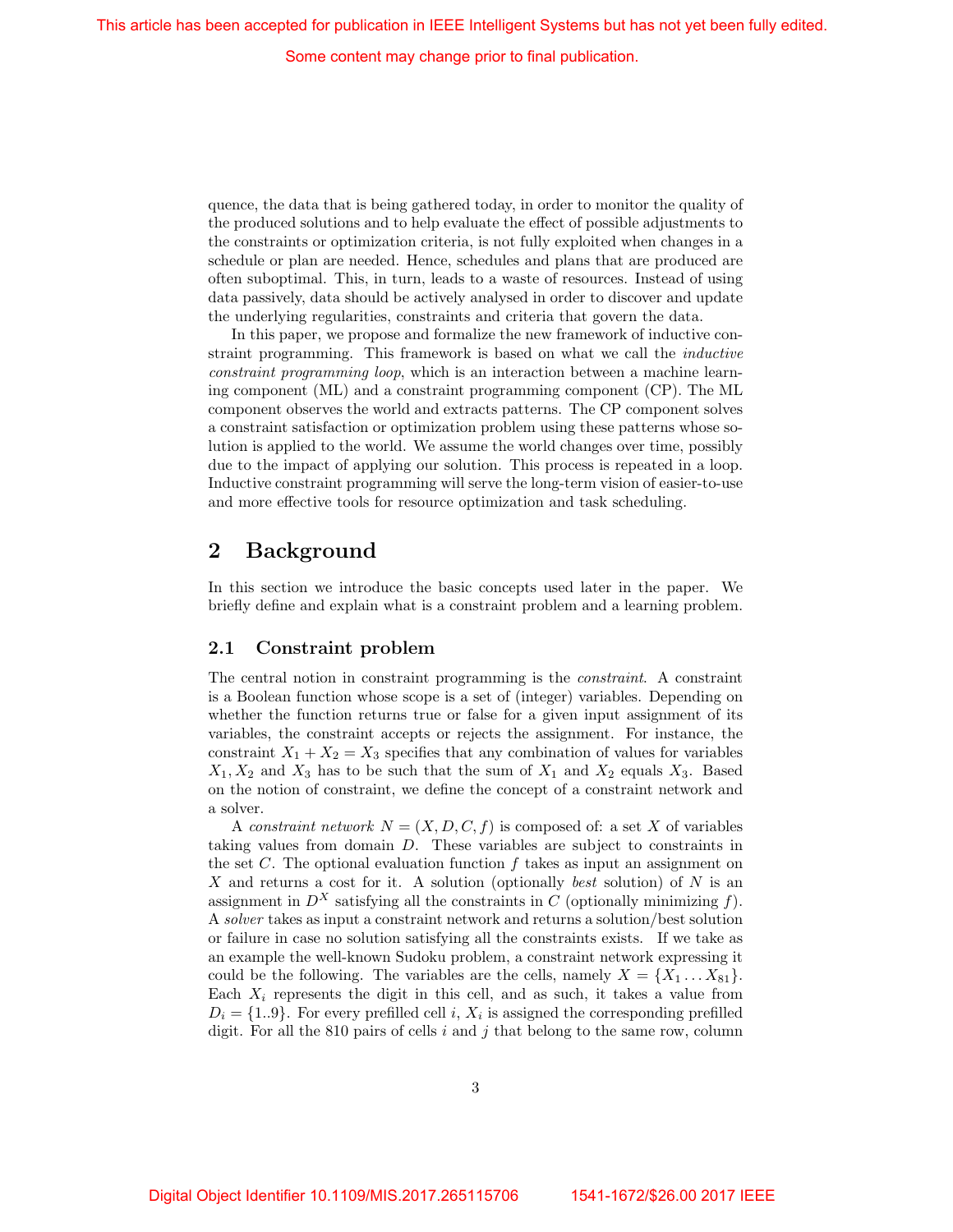Some content may change prior to final publication.

```
1 \vert array [1..9,1..9] of 0..9: start; \% initial board 0 = \text{empty}2 \mid array [1..9, 1..9] of var 1..9: puzzle;
3 % f i l l i n i t i a l b oa r d
4 constraint for all (i, j in 1..9 where start [i, j] > 0) (
5 | puzzle [i, j] = start [i, j] );
6 \mid \% All different in rows
7 constraint for all (i in 1..9) (
8 all different ( [ puzzle [i, j] | j in 1..9 ]) );
9 | % All different in columns.
10 constraint for all (j in 1..9) (
11 all different ( [ puzzle [i, j] | i in 1..9 ]) );
12 <sup>%</sup> All different in sub-squares:
13 | constraint for all (i, j in 1..3)14 | let { int: a = (i-1)*3; int: b = (j-1)*3} in
15 | all different ( [ puzzle [a+i1, b+j1] | i1, j1 in 1..3 ] ) );
16 solve satisfy;
```
Figure 1: Sudoku in pseudo-Minizinc.

or block, a constraint  $X_i \neq X_j$  is put in C. Alternatively, C can be composed of 27 global constraints alldifferent(S), for the 27 sets S of 9 variables in the same row, column, or block.

There exist several languages/formats for specifying a constraint problem to be given to a solver for solving. Figure 1 expresses Sudoku as a constraint program using a pseudo-MiniZinc language [MS14]. Line 1 defines an input matrix start containing the prefilled cells of the Sudoku. Line 2 defines the matrix puzzle of variables that will contain the solution of the Sudoku. Lines 4-5 put equality constraints between the prefilled cells in the input matrix start and the matrix of variables puzzle. Lines 7-8 post an alldifferent constraint on every row of puzzle. alldifferent  $(xi \mid i \in 1..n)$  is a global constraint that specifies that variables x1..xn must all take different values. Lines 10-11 do the same for the columns. The constraint specified in Lines 13-15 is a bit more tricky as it has to play with the indices of the subsquares to post the alldifferent constraints on the variables of every subsquare in puzzle. Finally, line 16 calls the solver on the instance.

### 2.2 Learning problem

In machine learning, the goal is to learn a hypothesis that explains the observed data, and thus is able to predict future data. The data typically consists of a set of training examples  $E$ , which are assumed to be independent and identically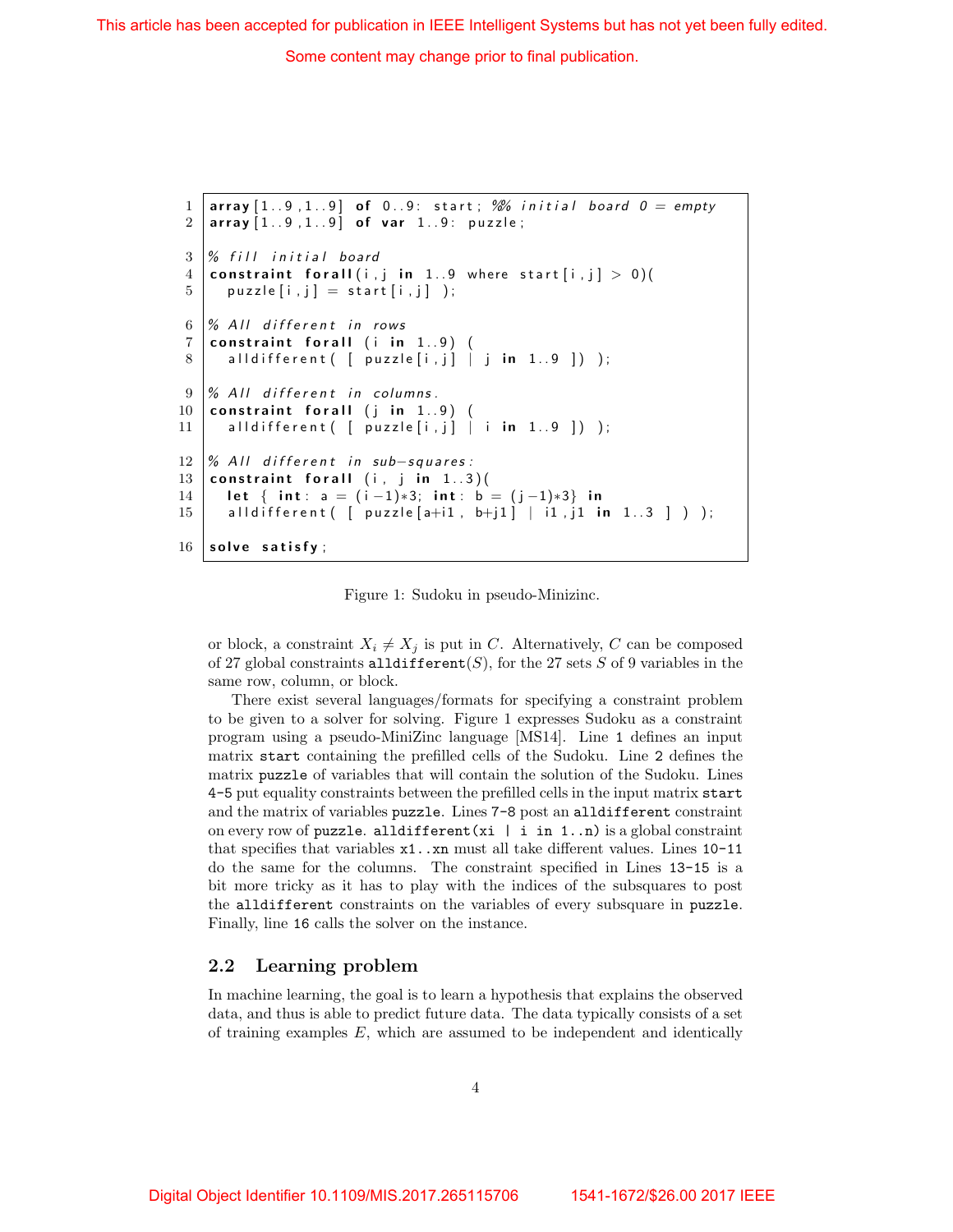Some content may change prior to final publication.

distributed. Different learning methods differ largely in the type of examples to learn from, and the type of hypothesis they want to learn. The most popular learning setting is supervised learning, where each example in E is accompanied by a label that should be predicted.

Considering the sudoku example again, one might wish to learn how long it takes to solve a sudoku for a typical user, based on features of the sudoku such as the number of empty cells, how many cells contain the same number, the average number of choices left in the cells, etc. The training examples would then consist of these features for a certain sudoku, with as label the time it took a particular user to solve it. One can then search, for example, for a linear function over the features that best predicts the labels, or for a *decision tree* that does so.

More formally, we define the learning problem as follows. A learning problem  $L = (E, H, t, loss)$  is composed of a set E of examples, a hypothesis space H, the target function t that one wants to learn, and a loss function  $loss(E, h, t)$ that measures the quality of a hypothesis  $h \in H$  with respect to dataset E and the target hypothesis  $t$ . The goal is to find a hypothesis that minimizes the loss. This is a very general definition that encompasses both supervised and unsupervised settings, including clustering classification and regression.

For example, for linear regression, the data would be real-valued data  $E \subset \mathbb{R}^d$ with real-valued labels identified by target function t, where  $\forall e \in E : t(e) \in \mathbb{R}$ . The goal is then to learn a linear function  $h_{\mathbf{c}} : E \to \mathbb{R}$  with coefficients **c** that minimizes the sum of squared errors between the predicted value and the observed value:  $loss(E, h_c, t) = \sum_{e \in E} |h_c(e) - t(e)|^2 = \sum_{e \in E} |e \cdot c - t(e)|^2$ . Many other loss functions and hypothesis spaces have been defined in the literature.

More concretely for the sudoku solving time example, the target function would return the running time to solve the sudoku. The data would be three dimensional when using the number of empty cells, the average frequency of the numbers and the average number of choices left in each cell. The learned function could give, for example, high weight to the number of empty cells (more empty is longer to solve) and negative weight to the average frequency the numbers appear (higher frequency is easier).

Moreover, a range of machine learning methods such as (linear) regression and support vector machines can be expressed as standard optimization problems (often unconstrained), where the goal is to find an assignment to function parameters such that the loss is minimized.

For the linear regression with a sum of squared error (least squares regression), the optimization problem is defined as follows:

$$
\underset{\mathbf{c}}{\text{minimize}} \quad \sum_{\mathbf{e} \in E} |\mathbf{e} \cdot \mathbf{c} - t(\mathbf{e})|^2
$$

In case of ridge regression, the loss function includes a regularization component, to avoid fitting the given examples too exactly, by restricting the capacity of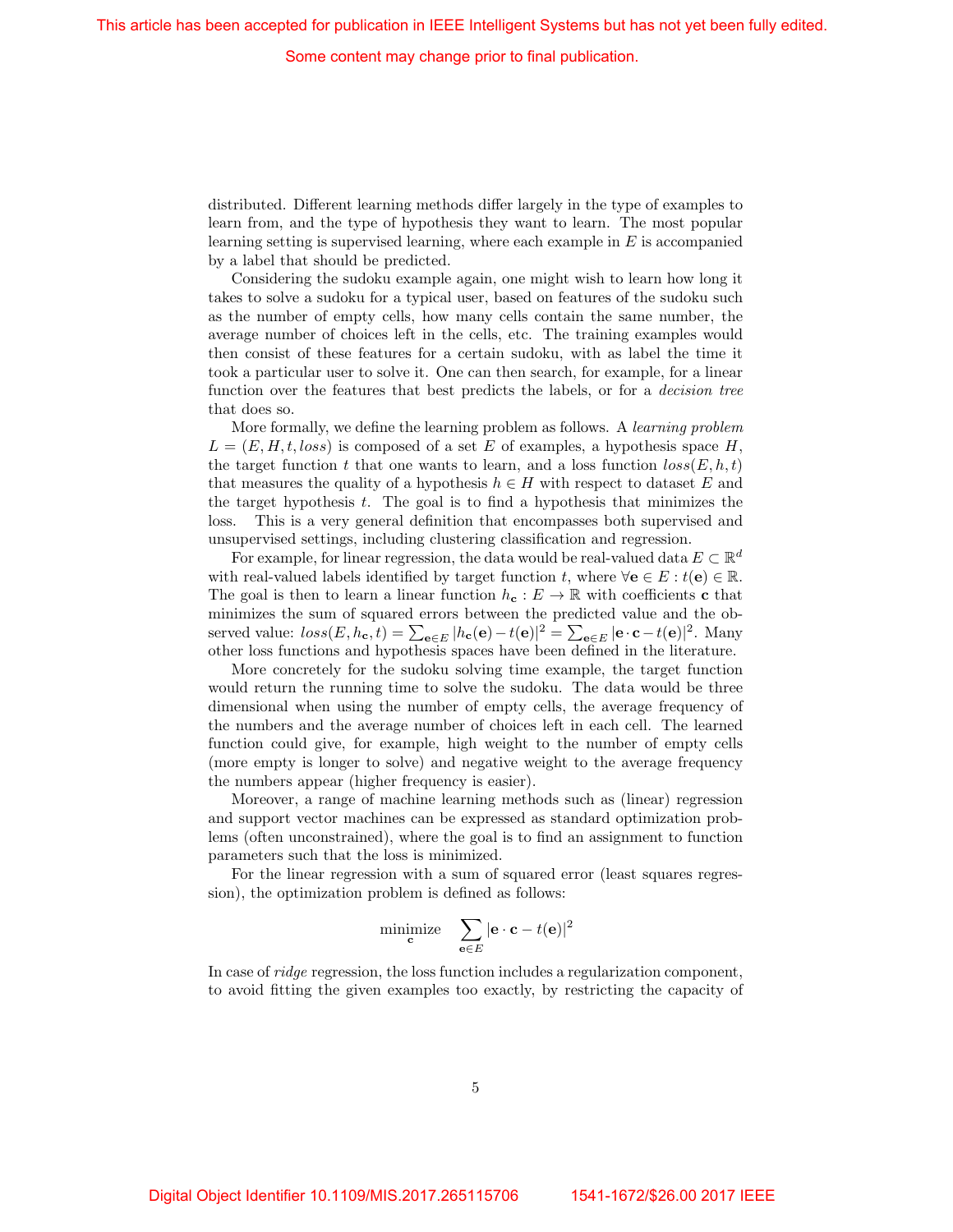This article has been accepted for publication in IEEE Intelligent Systems but has not yet been fully edited. Some content may change prior to final publication.



Figure 2: The inductive constraint programming loop

the weights:

$$
\begin{aligned}\n\text{minimize} & \quad \sum_{\mathbf{e} \in E} |\mathbf{e} \cdot \mathbf{c} - t(\mathbf{e})|^2 \\
\text{subject to} & \quad \sum_{i} |\mathbf{c}_i|^2 \le 1\n\end{aligned}
$$

Similarly but more complex, support vector machine learning can also be seen as solving a convex optimization problem [STS11].

In practice, one does not typically use generic optimization techniques for such problems, but more specialized and scalable solving methods that exploit specific properties of the optimization problem.

## 3 Inductive Constraint Programming Loop

The inductive constraint programming loop will cope with changes in the world by iteratively solving a learning problem and a constraint problem. The loop is composed of several components that interact with each other through writing and reading operations. A visualization of the loop is given in Figure 2. We introduce each of the elements in the loop in turn.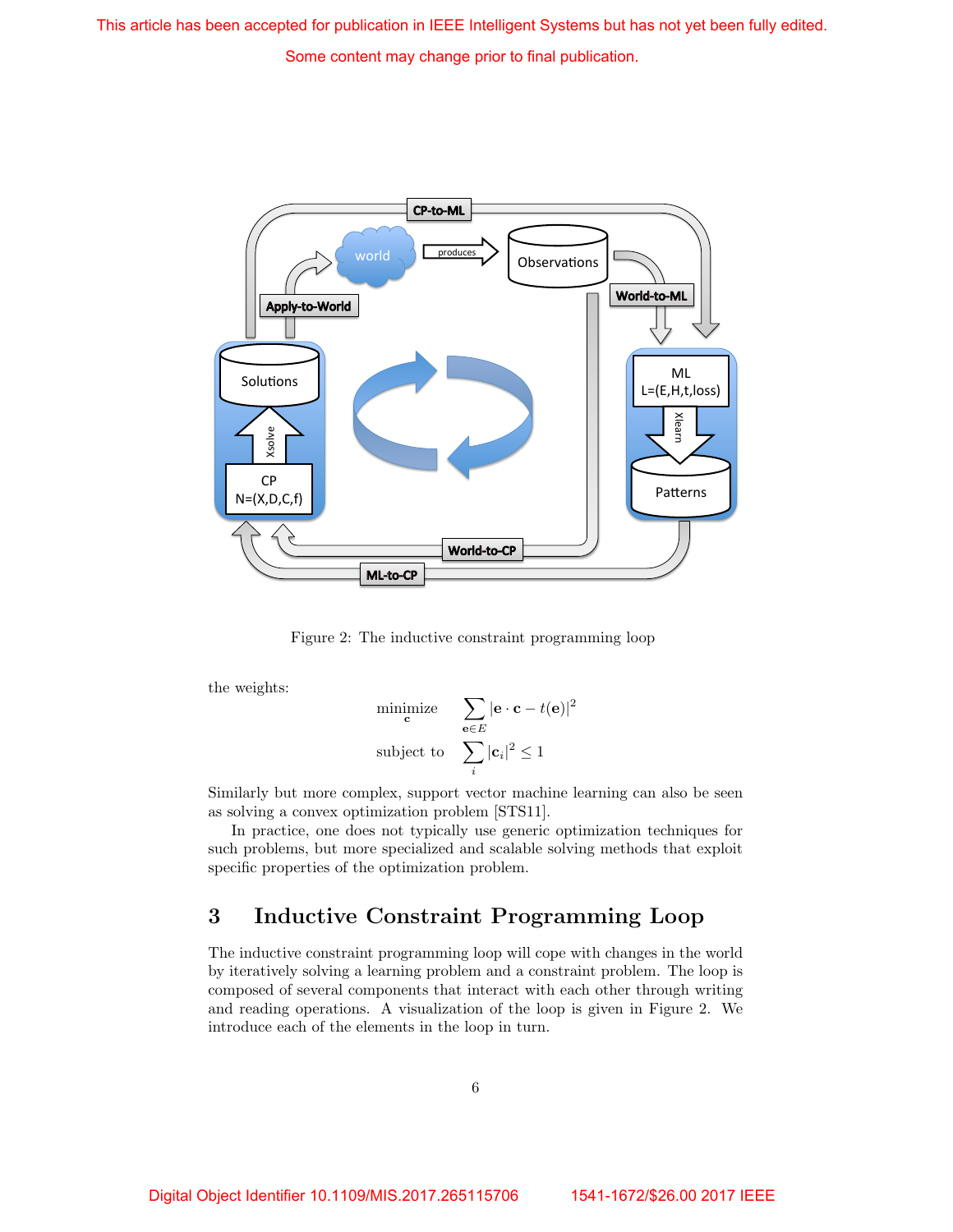Some content may change prior to final publication.

The CP component is composed of a constraint network  $N = (X, D, C, f)$  $(f$  is optional), a constraint solver Xsolve, and a Solutions repository. Xsolve generates solutions of N, or good/best solutions of N according to f, that it writes in the Solutions repository. In case Xsolve is not able to produce any solution to be applied to the world, the CP component notifies the ML component by sending information about the failure.

The ML component is composed of a learning problem  $L = (E, H, t, loss)$ , a learner XLearn, and a Patterns repository. XLearn learns hypotheses t (typically one) and writes them in the Patterns repository.

The World component is composed of a world  $W$ , an evaluation function eval world, and a Observations repository. The world  $W$  can have its own independent behavior, dynamically changing under the effect of time and the effect of applying solutions from the Solutions repository. The solutions are evaluated by the *eval world* function and this feedback is stored in the Observations repository.

Now that we have defined the basis of the inductive constraint programming loop, we need to define the way the CP component, the ML component, and the world interact with each other. They interact through a set of reading/writing functions.

An inductive constraint programming loop is composed of a world  $(W, eval\_world)$ , a CP component  $(N, Xsolve)$ , and an ML component  $(L, XLearn)$ . The loop uses the following channels of communication:

- function World-to-ML reads data and evaluations from the Observations repository and updates the learning problem  $L$ , that will be used by  $X$ Learn to learn a hypothesis  $h$ ;
- function CP-to-ML is used to send feedback from the previous iteration of the CP component to the ML component, e.g. when Xsolve cannot find any satisfactory solution to be applied to the world;
- function World-to-CP reads data from the Observations repository that can be used to directly update the constraint network  $N$  used by Xsolve;
- function ML-to-CP reads patterns from the Patterns repository and updates the constraint network  $N$  used by Xsolve to produce solutions;
- function Apply-to-World takes solutions in the Solutions repository and applies them to the world, if possible.

The following pseudo code demonstrates how these communication channels are used in the inductive constraint programming loop: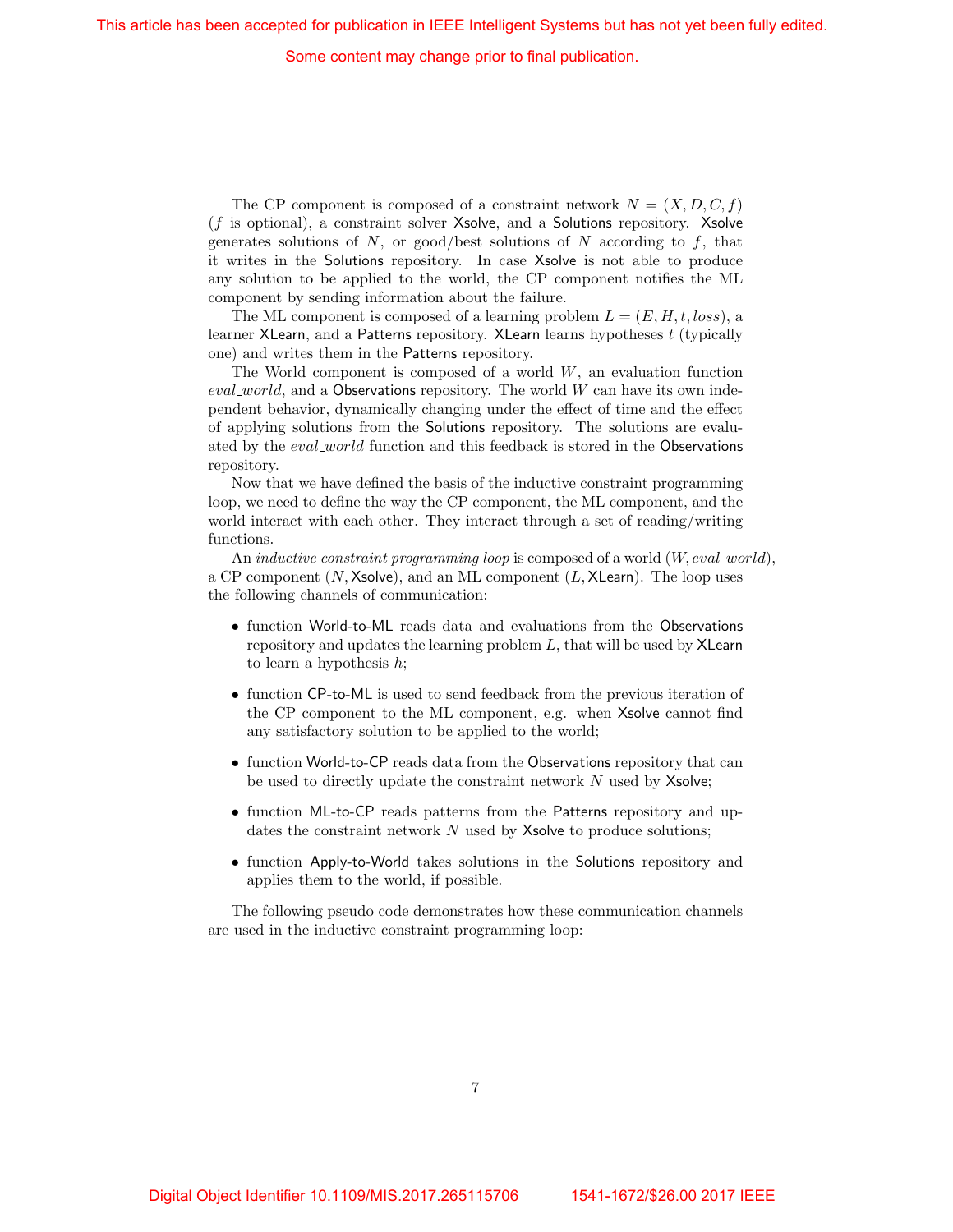Some content may change prior to final publication.

|  |  |  |  |  | Algorithm 1 Pseudo code of a loop cycle using the components. |
|--|--|--|--|--|---------------------------------------------------------------|
|  |  |  |  |  |                                                               |

| function CYCLE (Observations, <i>optional</i> Solutions) |  |  |  |  |  |
|----------------------------------------------------------|--|--|--|--|--|
| repeat                                                   |  |  |  |  |  |
| $L_o \leftarrow$ World-to-ML(Observations)               |  |  |  |  |  |
| $L_p \leftarrow$ CP-to-ML(Solutions)                     |  |  |  |  |  |
| construct L from $L_o$ and $L_p$                         |  |  |  |  |  |
| Patterns $\leftarrow$ applyXlearn(L)                     |  |  |  |  |  |
| $N_o \leftarrow$ World-to-CP(Observations)               |  |  |  |  |  |
| $N_p \leftarrow \text{ML-to-CP}(\text{Patterns})$        |  |  |  |  |  |
| construct N from $N_o$ and $N_p$                         |  |  |  |  |  |
| Solutions $\leftarrow$ applyXsolve(N)                    |  |  |  |  |  |
| until Apply-to-World (Solutions)                         |  |  |  |  |  |
| end function                                             |  |  |  |  |  |

Initially, World-to-ML is used to gather training data for the ML component. These data can be feedback from previous executions of solutions of the CP component on the world. The solution of the previous cycle can also directly be used as well, through CP-to-ML. This is especially useful if the previous solution could not be applied to the world, for example because the learned patterns lead to an inconsistency. Using the output of World-to-ML and CP-to- $ML$ , the learning problem L can then be constructed. This amounts to extracting observations or training instances that the learning method will use as input. Next, the learner is applied to  $L$  and patterns are obtained. These patterns can be weights of an objective function, constraints, or any other type of structural information that is part of the CP problem.

A similar process then happens for the CP component: the constraint network is constructed using the output of World-to-CP and ML-to-CP. In many cases, a base constraint network representing the problem already exists in the CP component. The output of World-to-CP and ML-to-CP determines some of the parameters (e.g., weights) of the constraints in the base network, or some additional constraints to be added on top of the base network. In other cases, all the information to build the constraint network comes from the output of World-to-CP and ML-to-CP. Then, the solving method is used and solutions are obtained.

These solutions are then applied to the world using Apply-to-World. As mentioned before, it may be that the particular solution (or non-solution) is not applicable to the world. In that case, a new iteration of the loop is started immediately which bypasses the world. Otherwise the solutions are applied to the world, after which a new cycle with new observations can be started.

We can observe that there is no direct link between the ML component and the world. Our framework is indeed devoted to solving combinatorial problems such as scheduling and routing, revising them based on feedback from the world; it does not aim to only classify or predict events in the world.

A second observation we can make is that at each execution of the loop, XLearn (resp. Xsolve) is called on a learning problem (resp. constraint network)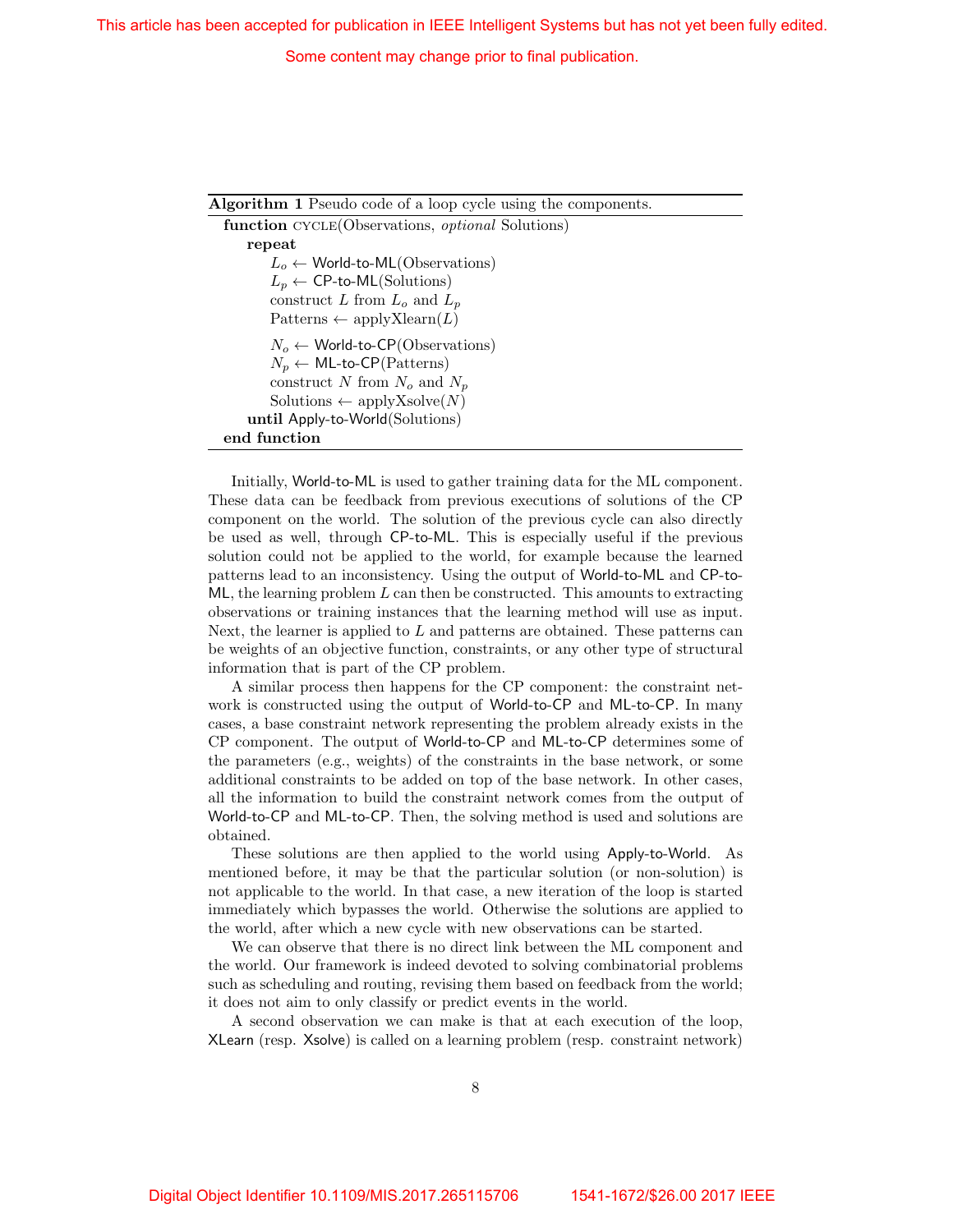potentially very similar to the one of the previous execution. It could be useful to use incremental learning and constraint solving algorithms, which would start from the previous solution to build the new one. However, incrementally solving combinatorial problems is far from being simple. Theory tells us that two very close problems can have totally different solving complexities. We thus do not address this issue in this paper, despite it can have an impact in practice.

## 4 Illustrative Example

To illustrate the inductive constraint programming loop we will use a scheduling setting that occurs in hospitals. This setting includes an ML component, a CP component and a world component.

We will first describe the CP component. In this component we focus on a task scheduling problem. The treatment of a patient typically involves the execution of various tasks on this patient, such as executing scans, taking blood tests, operating on the patient, physiotherapy sessions, and so on. These tasks need to be executed in a well-defined order, and require the use of the resources of the hospital for a certain amount of time. The overall scheduling problem is how to schedule these tasks in the shortest amount of time possible, using the limited resources of the hospital. Therefore, important parameters of this scheduling problem include the resources available in the hospital and the tasks that need to be executed. For each task, it is important which resources need to be used, how many such resources are needed, and for how long they need to be used.

Whereas for many patients it is clear which procedures need to be followed before the patient can be discharged from the hospital, this is not the case for the duration of these tasks: depending on parameters such as age or health conditions, a certain task may take much longer for one patient than for another.

The goal of the ML component is to address this challenge: its role is to predict how long a task is estimated to take for a patient. This involves solving a regression problem as identified earlier: for each given task for a patient, the properties of the task and the patient, together with similar historic data and the resulting durations, are used to predict the task duration, which is a real number.

The world component executes the schedules; it produces data about patients and observations concerning the true durations of tasks.

Clearly, as the tasks are executed in the hospital, the predicted durations may differ from the actual durations. Furthermore, new patients, and hence new tasks, arrive. This means that the hospital needs to schedule tasks on a regular basis. The patient data that is collected during each such iteration can here be used to improve the quality of the predicted task durations. This makes it a good example of the inductive constraint programming loop. Within this loop, we can distinguish the following components and functions:

• function World-to-ML reads historical patient data and historical task durations for these patients; furthermore, it reads the patients that are cur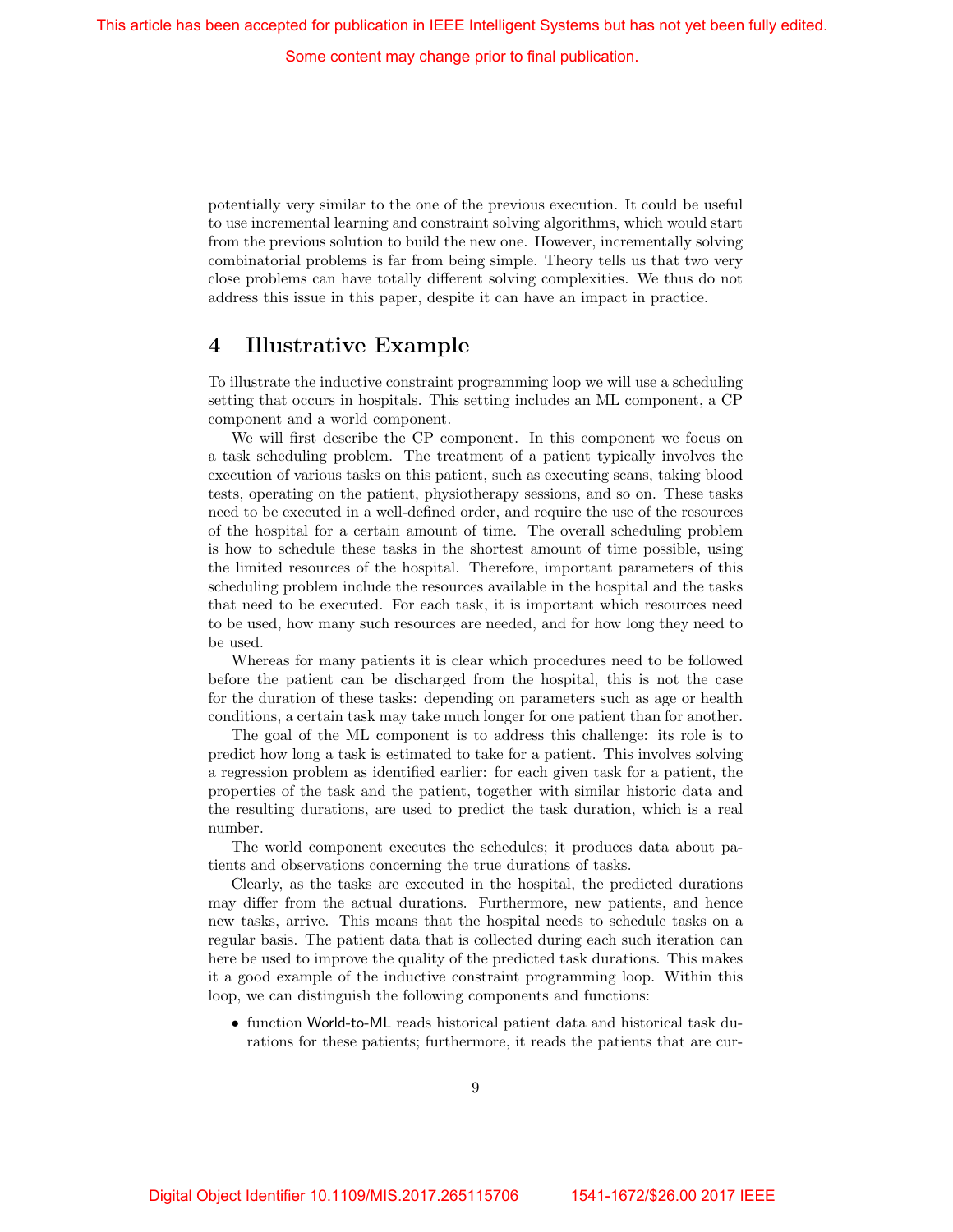rently in the hospital and the tasks that need to be executed for these patients;

- the ML component predicts the durations for the tasks that need to be executed, using the historical data;
- function ML-to-CP reads the learned durations and updates the constraint network accordingly;
- function World-to-CP reads the tasks that need to be executed from the world, as well as the resources available in the hospital;
- the CP component solves the updated scheduling problem;
- function Apply-to-World applies the resulting schedule in the world.

In this example, the function CP-to-ML is not used; it could be used, for instance, if there is a preference to schedule nurses and doctors in similar teams or with similar load or time-breaks from day-to-day.

Both components can be formalized using a CP language, such as the Mini-Zinc language mentioned earlier. Figure 3 shows MiniZinc code for the task scheduling problem. In this model, the parameters of the problem setting are reflected as follows:

- the dur array represents the durations of all the tasks, as predicted by the ML component (line 3);
- the prev array indicates for each task which task needs to be executed before this task; note that we assume that there is a dummy first task that precedes all tasks (line 4);
- the cap array represents the capacity of the resources available (line 7);
- the use array represents how many resources of each type need to be used to execute a certain task (line 8).

The variables that need to be found are the start variables (line 11), which indicate at which times the tasks need to be executed. The constant max\_time represents the latest time at which a task may still start, this could be specified for each task separately as well.

The constraints are twofold:

• the constraint on line 14 is a cumulative constraint; for a given resource, it ensures for each time point that the use of the resource is within the capacity bound of that resource. Note that the cumulative constraint is a built-in constraint available in the MiniZinc language. Constraints that can involve any number of variables are called global constraints. They can capture complex structural constraints of the problem. Global constraints are an essential part of the efficiency of CP models.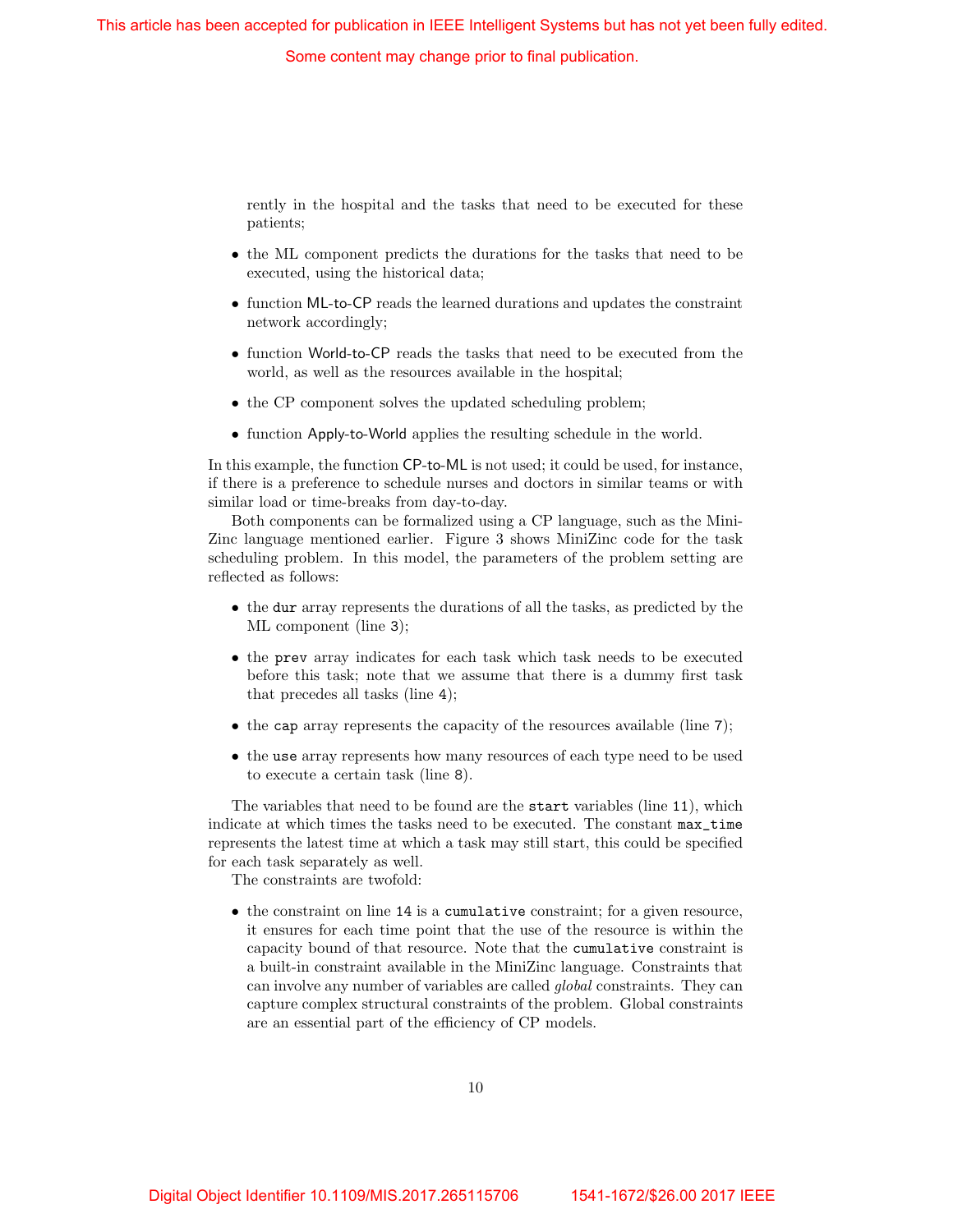Some content may change prior to final publication.

```
1 |% Tasks: duration and precedence
2 | int : nbTasks; set of int : Tasks = 1.. nbTasks;
3 array [Tasks] of int: dur;
4 array [Tasks] of int: prev;
5 \% Resources: capacity and use
6 | int : nbRes; set of int : Res = 1.. nbRes;
7 \mid array[Res] of int: cap;
8 array [Res, Task] of int: use;
9 % V a r i a b l e s : s t a r t t im e s
10 | int : max_time;
11 \vert array [Tasks] of var 0.. max_time: start;
12 | % Resource capacities
13 | constraint for all (r in Res) (14 | cumulative (start, dur, use [r], cap[r]) );
15 | % Precedence between tasks
16 | constraint for all (t in Tasks) (
17 | start [t] > (start[prev[t]] + dur[prev[t]]) ));
18 % Minimize the amount of time
19 solve minimize max(t in Tasks) (start[t]+dur[t]);
```
Figure 3: The hospital scheduling problem in pseudo-Minizinc.

• the constraint on line 17 ensures that a task only executes after the task that should precede it has finished.

The optimization criterion is to minimize the makespan, that is, to assign the start variables so that the total amount of time used by the schedule is minimum (line 19).

To predict the durations of the tasks in the hospital, a regression problem needs to be solved. Many different models can be made for this regression problem, each corresponding to learning a different type of regression model. Arguably the most simple regression model is the linear model, in which the task duration prediction is based on a linear combination of the characteristics of the patient on which the task is executed.

The problem of learning such a regression model is formalized in Figure 4. Variables X and Y represent the training data, where X contains the descriptive attributes of various tasks and Y the historical durations of these tasks; variable W represents the weights of the features that we are learning.

Based on these weights, we can calculate an error for the predictions; line 10 calculates a weighted linear combination for each training observation, using the weights W; this prediction is used in line 12 to calculate an error for each observation. Line 15 minimizes the error over all observations, where line 17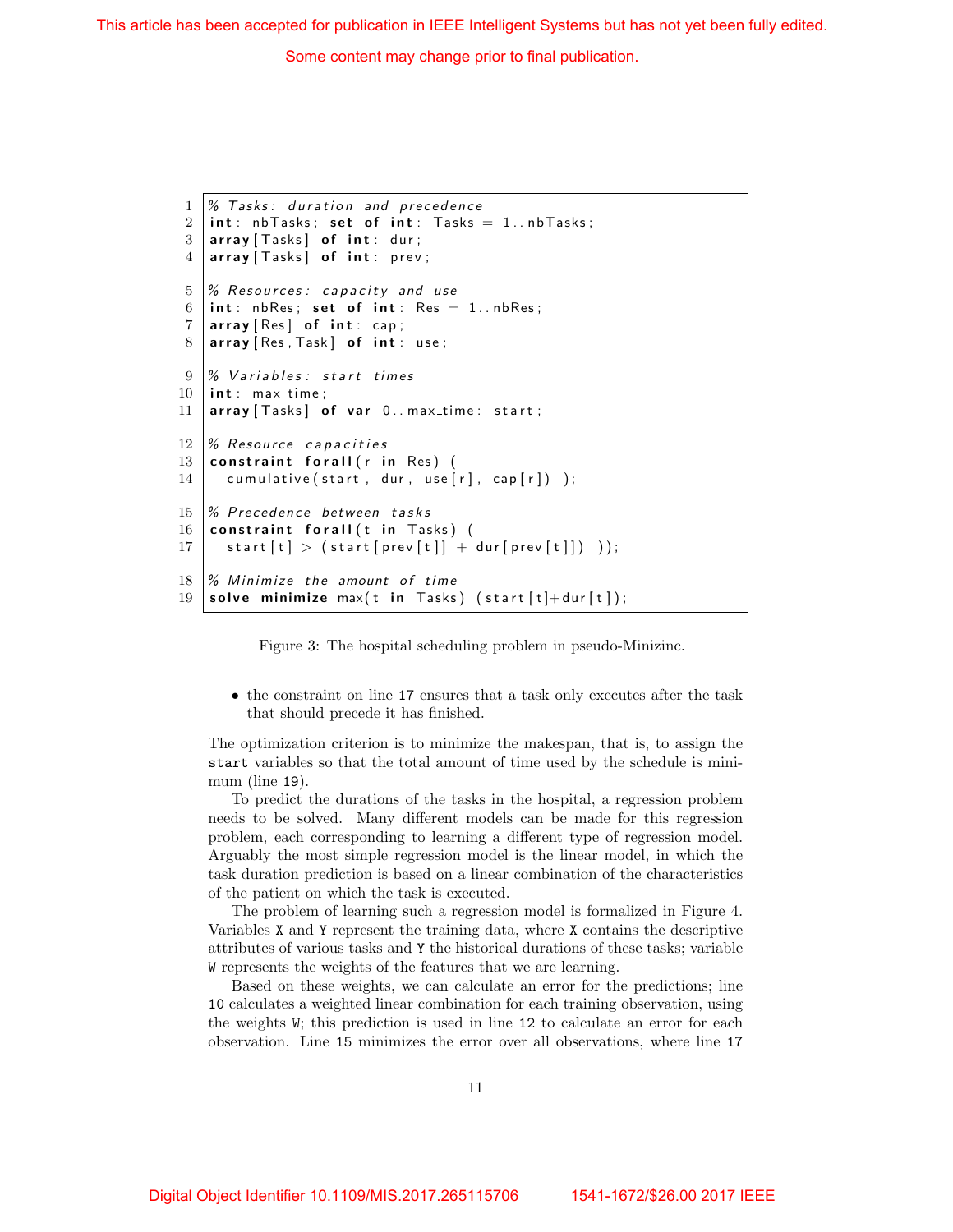Some content may change prior to final publication.

```
1 % Dimension of the input data.
2 int: N; % Number of observations
3 int: M; % Dimension of observations
4 % Input data: observed data (X) and target labels (Y)
5 array [1..N, 1..M] of float: X;
6 array [1..N] of float: Y;
7 \mid \% Weights to fit (W[M+1] is constant term)
8 | array [1..M+1] of var float: W;
9 % Calculate predictions and errors
10 array [1..N] of var float: Est =
11 [ sum ( j in 1..M) (W[j]*X[i,j]) + W[M+1] | i in 1..N ];
12 \vert array [1..N] of var float: Err =
13 [Est[i] - Y[i] | in 1..N];14 | % Minimize the squared error
15 solve minimize norm2(Err);
16 <sup>%</sup> Auxiliary functions for computing the 2-norm
17 | function var float: norm2 (array [int] of var float: W) =
18 | sum(j in index_set (W)) ( W[j] * W[j]);
```
Figure 4: The hospital learning problem in pseudo-Minizinc.

defines that the errors for the individual observations are combined by summing the squared errors. Whereas this problem is formulated as a generic constraint optimization problem, many machine learning toolkits exist that have highly optimized algorithms for this problem.

The scheduling model and the machine learning model together define both components of the inductive constraint programming loop. We have demonstrated how a declarative, unified language could be used to model both the learning problem and the solving problem. While a single language for both the learning and solving components is an appealing prospect, it is not a requirement for the applicability of the inductive constraint programming loop.

## 5 Other Examples of Applications

There are numerous other kinds of problems that can be captured in the inductive constraint programming loop. In the long version of this paper we describe three other real problems (optimizing bus schedules, car pooling, and energyaware data centers) that can be expressed in a neat and efficient way through the inductive constraint programming loop [BDG<sup>+</sup>15]. In that long version we also present two existing academic problems (constraint acquisition and algorithm selection in a portfolio) that can be seen with a new eye through the inductive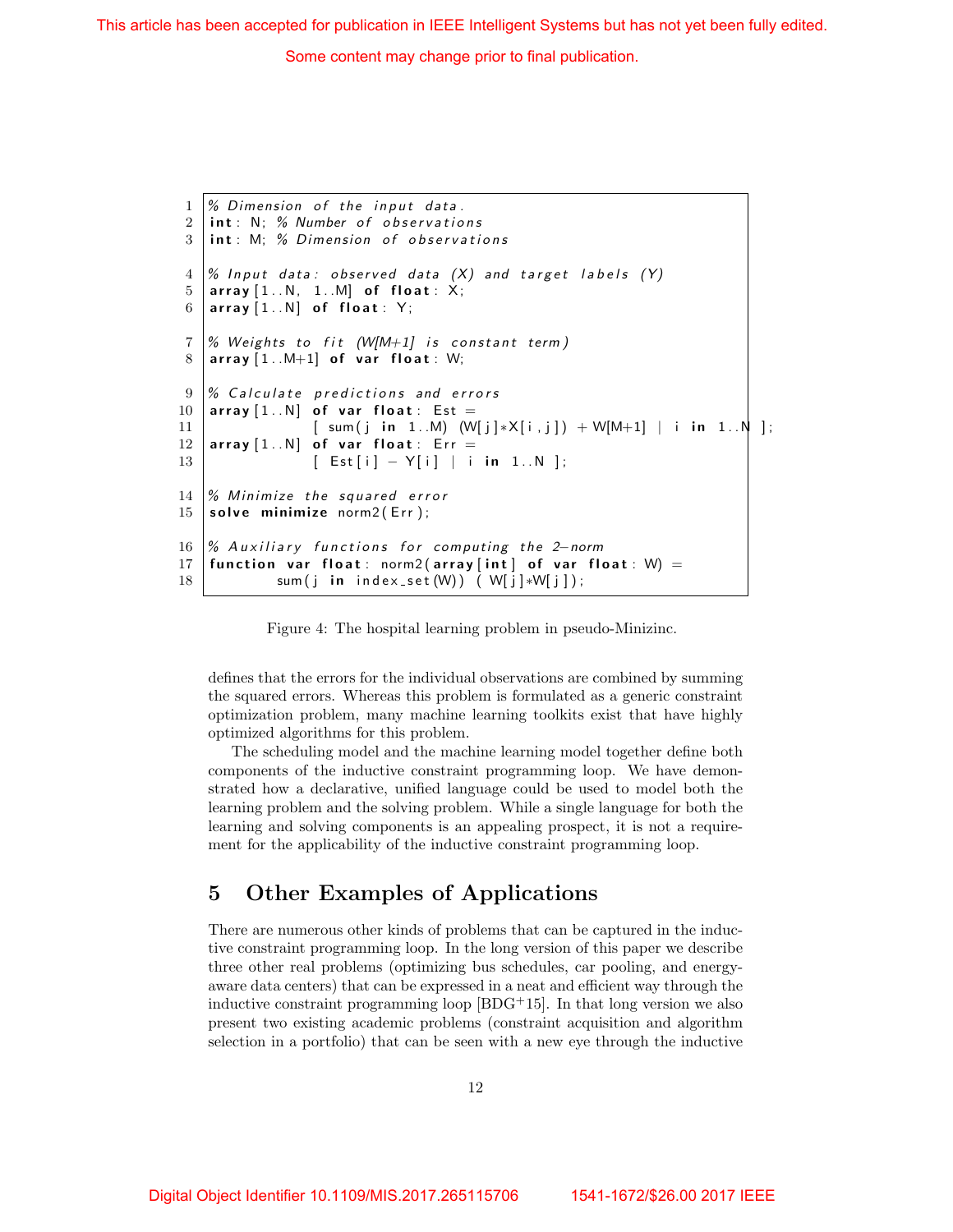Some content may change prior to final publication.

constraint programming loop.

In our approach, the machine learning component is first applied and then the outcome is used by the CP program. In some of the applications we mentioned above (e.g., energy-aware data centers), it would also be suitable to do the machine learning while taking the operational cost (the outcome of the CP problem with the learned weights) into account. This can be achieved by making the operational cost a part of the loss function of the ML problem. One can then repeatedly iterate between solving the ML and CP component, before applying the schedule in the world [TR13].

### 6 Conclusion

After a brief introduction to constraint programming and machine learning, we have introduced the framework of inductive constraint programming. The key idea in the inductive constraint programming loop is that the CP and ML components interact with each other and with the world in order to adapt solutions to changes in the world. This is an essential requirement in problems that change under the effect of time, or problems that are influenced by the application of a previous solution. It is also very effective for problems that are only partially specified and where the ML component learns from observation by applying a partial solution, e.g. in the case of constraint acquisition. We have presented multiple examples of the use of inductive constraint programming loop in real-world problem settings. Many other settings exist, and as the frequency with which learning methods are used to produce schedules and other operational plans, the need for a framework that can adapt to changes in the world will increase.

### Acknowledgments

This work was funded by the European Commission under the project Inductive Constraint Programming, contract number FP7-284715. We thank the members of the consortium for the intense collaborations and the project reviewers for their insightful comments.

## References

- [BDG<sup>+</sup>15] Christian Bessiere, Luc De Raedt, Tias Guns, Lars Kotthoff, Mirco Nanni, Siegfried Nijssen, Barry O'Sullivan, Anastasia Paparrizou, Dino Pedreschi, and Helmut Simonis. The inductive constraint programming loop. CoRR, abs/1510.03317, 2015.
- [BH04] R. Bent and P. Van Hentenryck. Online stochastic and robust optimization. In Proceedings of the 9th Asian Computing Science Conference (ASIAN  $04$ ), pages 286–300, Chiang Mai, Thailand, 2004. Springer.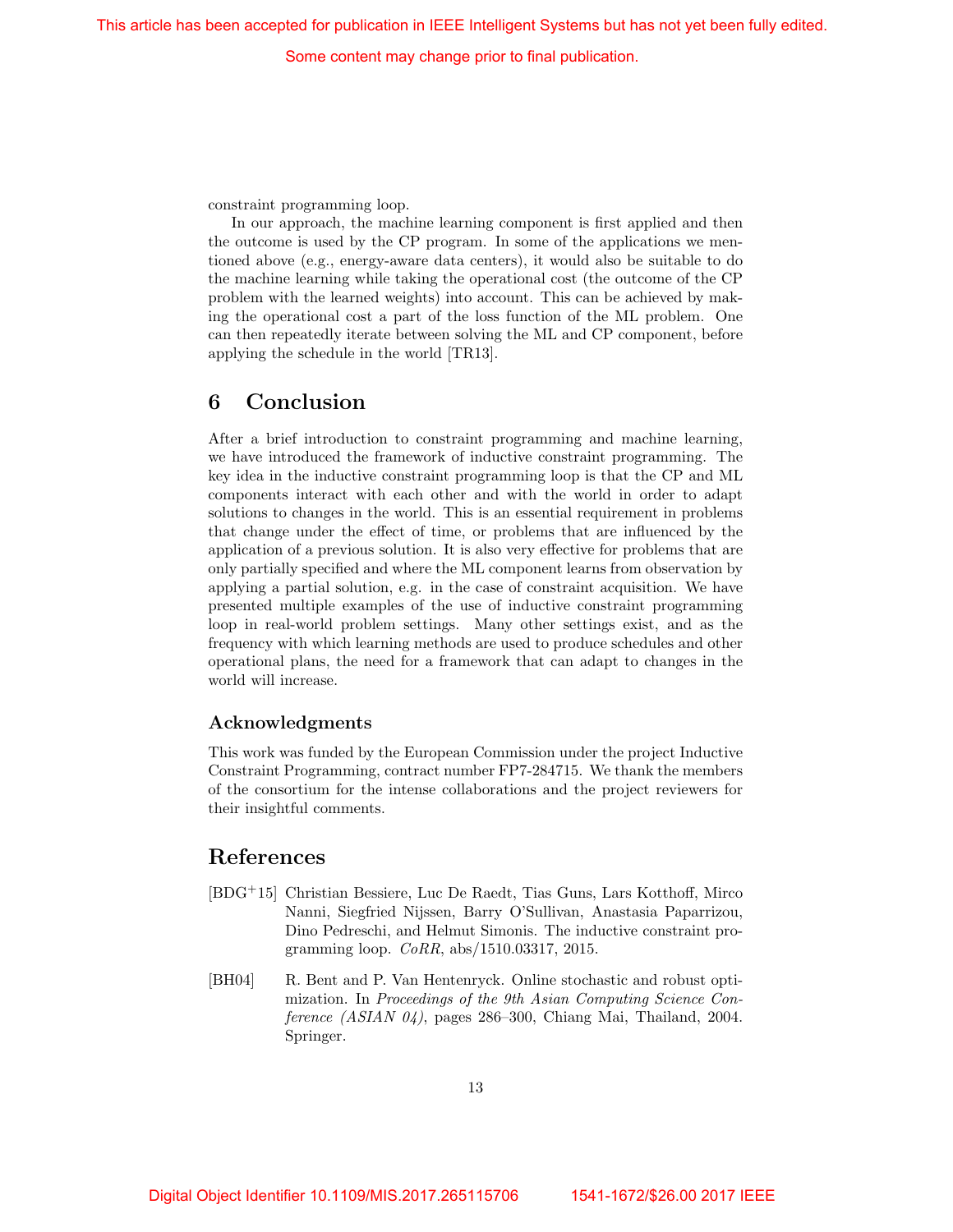This article has been accepted for publication in IEEE Intelligent Systems but has not yet been fully edited. Some content may change prior to final publication.

- [BHO09] C. Bessiere, E. Hebrard, and B. O'Sullivan. Minimising decision tree size as combinatorial optimisation. In Proceedings of the 15th International Conference on Principles and Practice of Constraint Programming (CP 2009), pages 173–187, Lisbon, Portugal, 2009. Springer.
- [CJSS12] E. Coquery, S. Jabbour, L. Saïs, and Y. Salhi. A sat-based approach for discovering frequent, closed and maximal patterns in a sequence. In Proceedings of the 20th European Conference on Artificial Intelligence (ECAI 2012), pages 258–263, Montpellier, France, 2012. IOS Press.
- [DD88] R. Dechter and A. Dechter. Belief maintenance in dynamic constraint networks. In Proceedings of the 7th National Conference on Artificial Intelligence (AAAI-88), pages 37–42, St. Paul, MN, 1988. AAAI Press / The MIT Press.
- [DGN08] L. De Raedt, T. Guns, and S. Nijssen. Constraint programming for itemset mining. In Proceedings of the 14th ACM SIGKDD International Conference on Knowledge Discovery and Data Mining (KDD), pages 204–212, Las Vegas, Nevada, 2008. ACM.
- [Doy79] J. Doyle. A truth maintenance system. Artif. Intell., 12(3):231–272, 1979.
- [EF01] S.L. Epstein and E.C. Freuder. Collaborative learning for constraint solving. In Proceedings of the 7th International Conference on Principles and Practice of Constraint Programming (CP 2001), pages 46–60, Paphos, Cyprus, 2001. Springer.
- [KBC10] M. Khiari, P. Boizumault, and B. Crémilleux. Constraint programming for mining n-ary patterns. In Proceedings of the 16th International Conference on Principles and Practice of Constraint Programming  $(CP 2010)$ , pages 552–567, St. Andrews, Scotland, 2010. Springer.
- [MS14] K. Marriott and P.J. Stuckey. A minizinc tutorial. http://www.minizinc.org/downloads/doc-latest/minizinc-tute.pdf, 2014.
- [STS11] J. Shawe-Taylor and S. Sun. A review of optimization methodologies in support vector machines. Neurocomputing,  $74(17):3609 - 3618$ , 2011.
- [TR13] T. Tulabandhula and C. Rudin. Machine learning with operational costs. Journal of Machine Learning Research, 14:1989–2028, 2013.
- [TVP03] I. Tsamardinos, T. Vidal, and M. E. Pollack. CTP: A new constraintbased formalism for conditional, temporal planning. Constraints, 8(4):365–388, 2003.